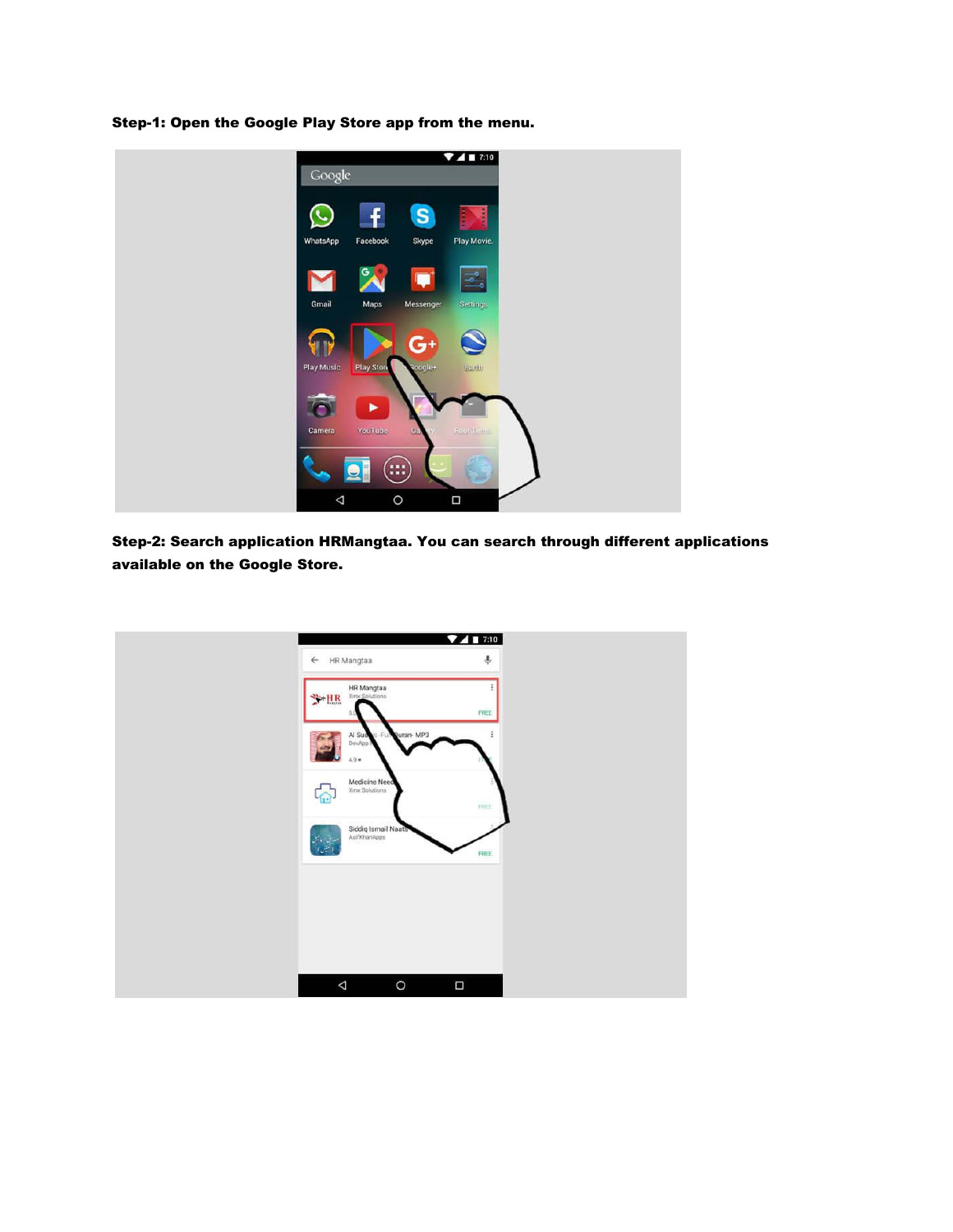Step-3: Install the app. Select the one that you want to download and press "Install."



Step-4: Accept permissions. It will ask for your permissions, simply select "Accept."

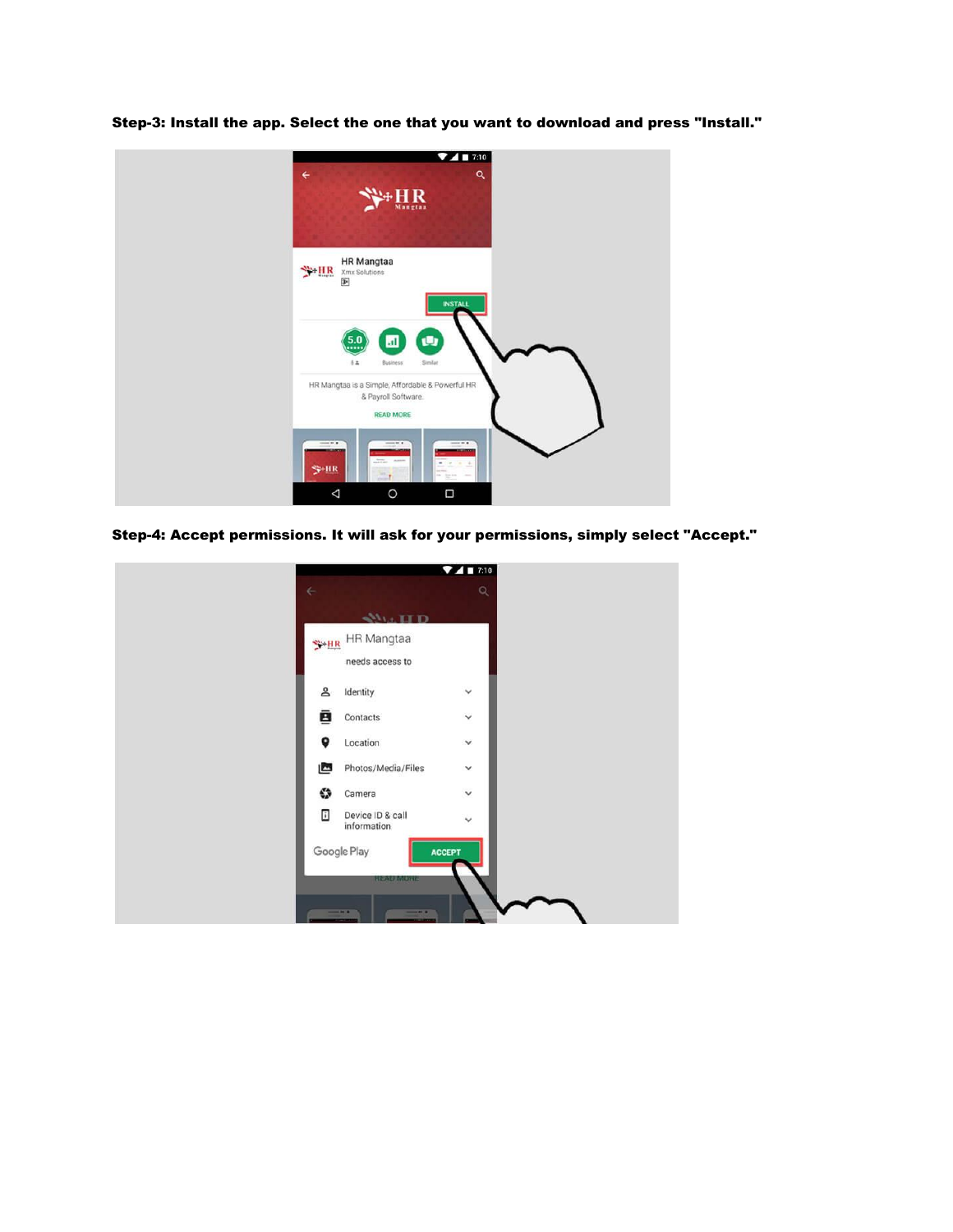Step-5: Wait until the installation is complete. It depends on the size of the app. You will see a notification on your notification bar when the installation has been successful.



Step-6: Launch the app. Now you can go to the menu and launch the downloaded app.

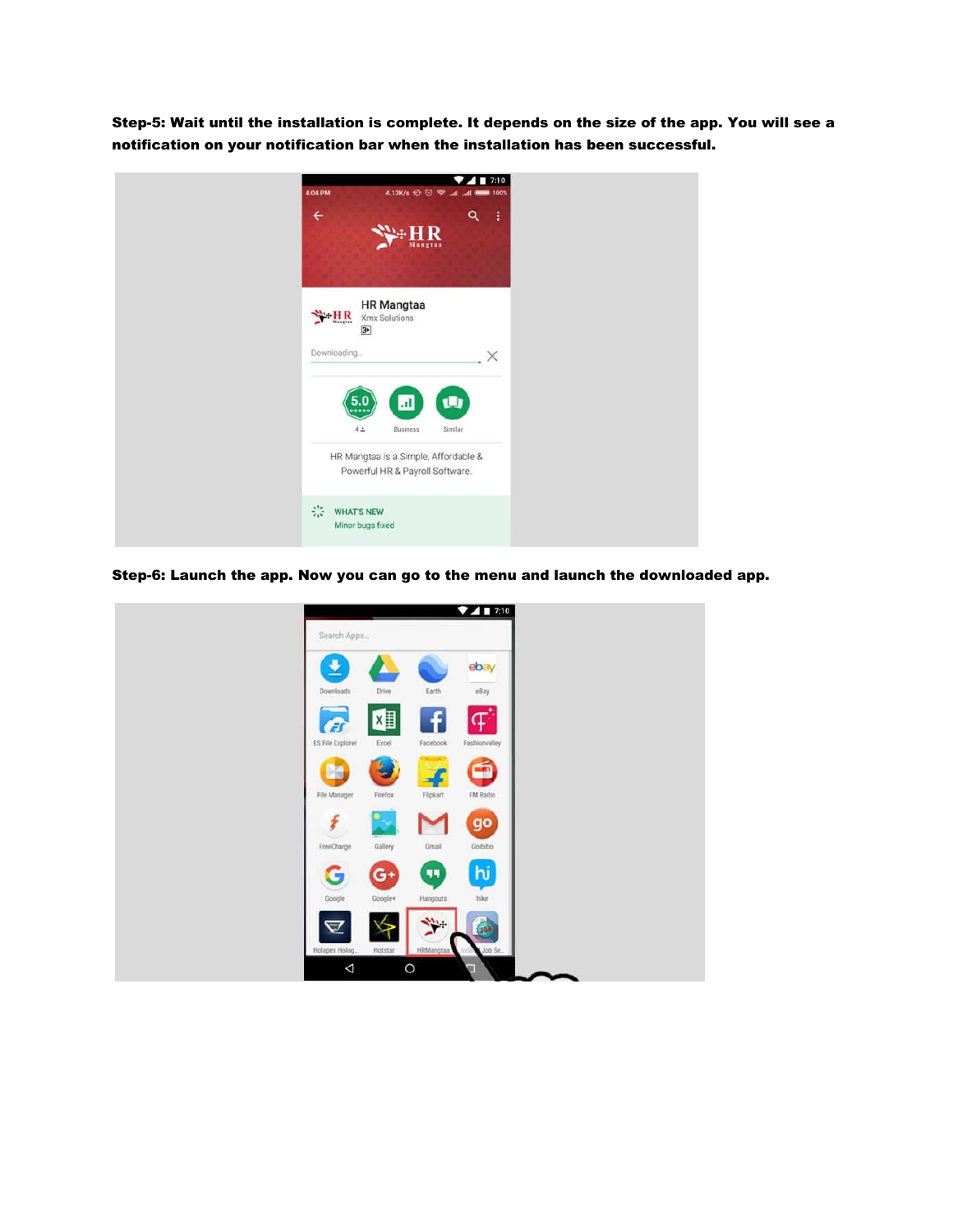Step-7: After opening the application you will find attached screen.

NOTE: Internet connection and location service is compulsory.



## Step-8: You will find some agreement which you have to read and press "I ACCEPT" button.

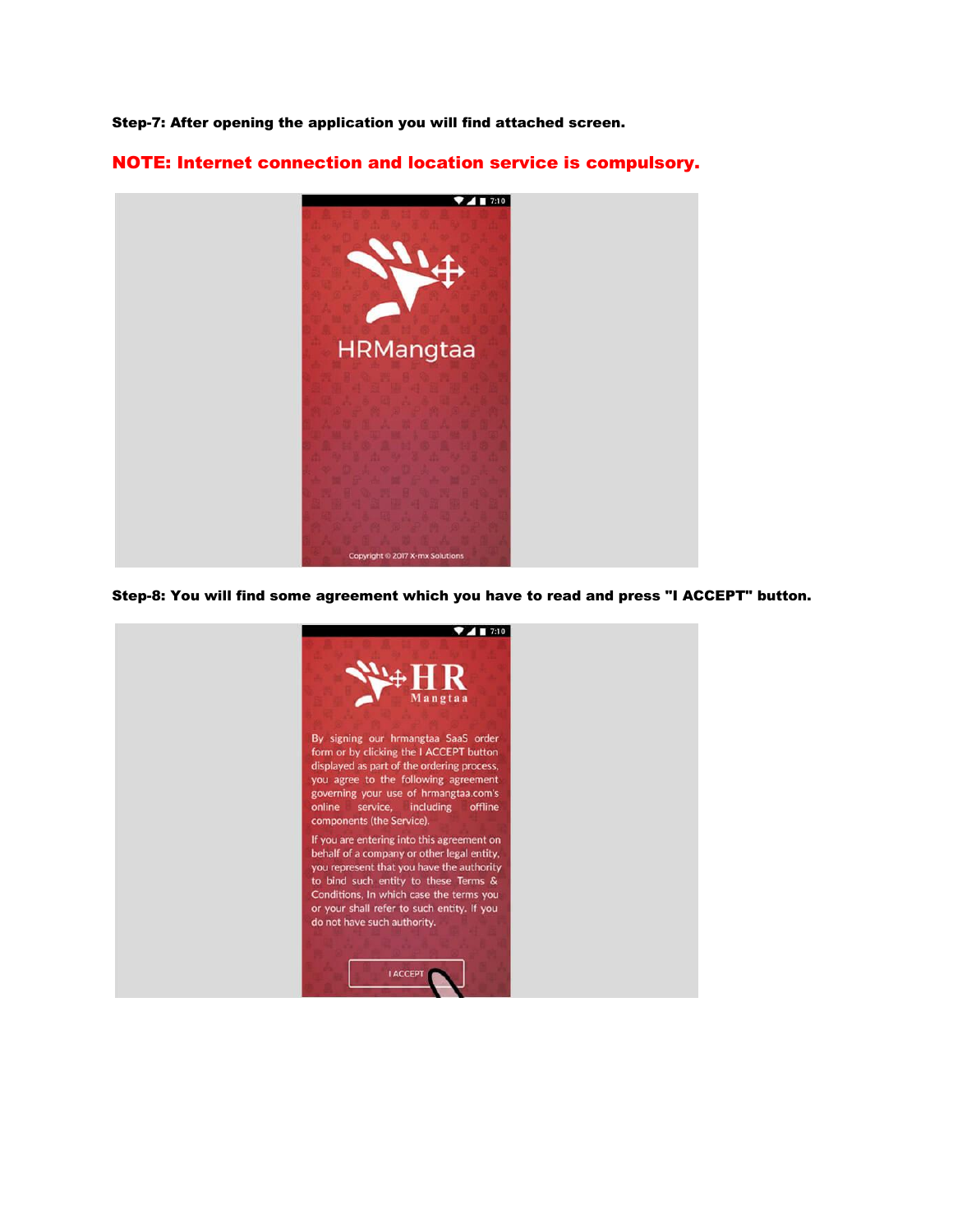



Step-10: Allow application to access record video, press "Allow" button.

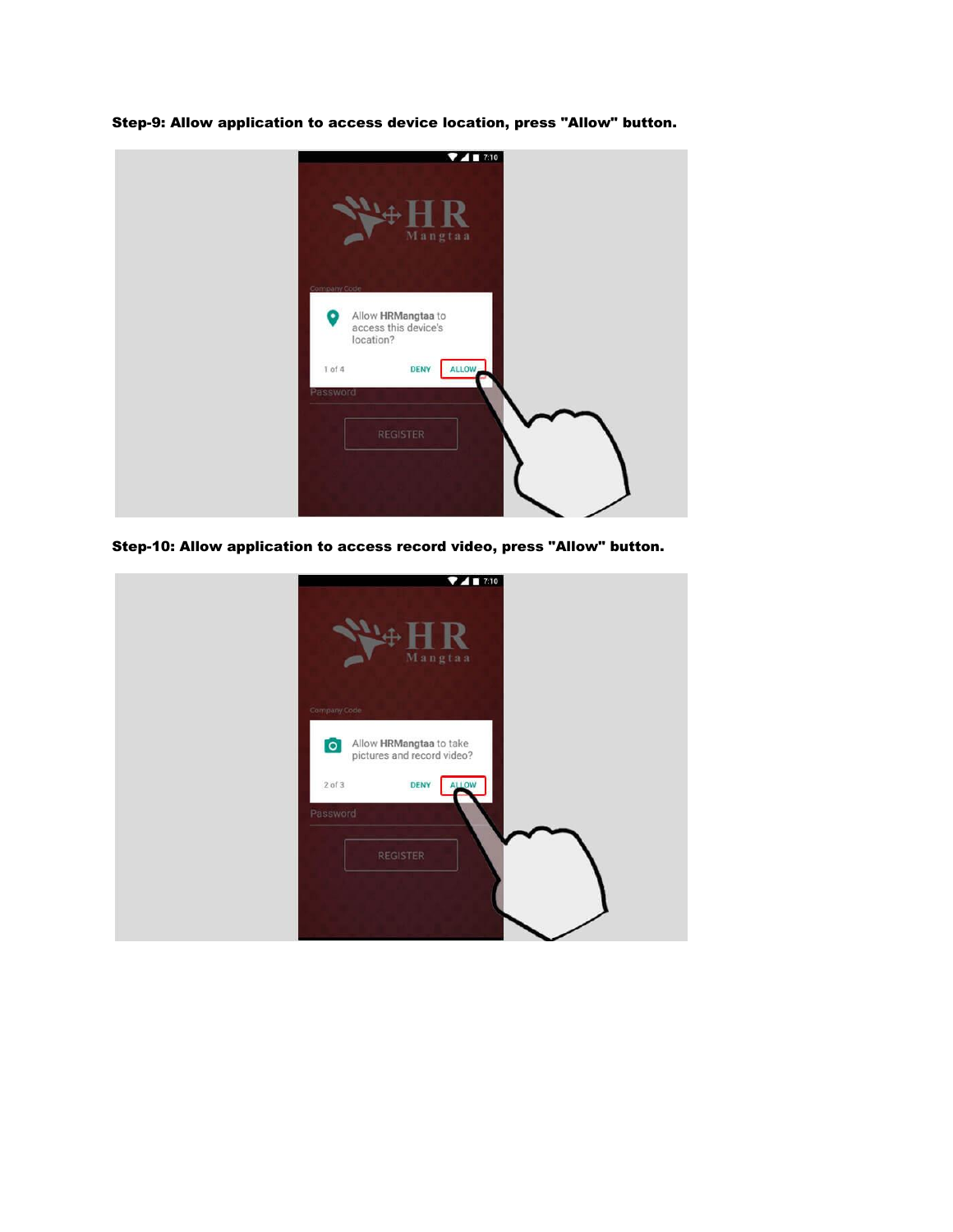Step-11: After allowing application to access everything you have to register in the application with company code, username , password. Press "Register" button.

| 7417:10                              |
|--------------------------------------|
| $\mathbf R$<br>$\ddot{+}$<br>Mangtaa |
| <b>Company Code</b>                  |
| Username                             |
| Password<br><b>REGISTER</b>          |

Step-12: After pressing Register button press "Punch In" button.

| Welcome, chirag<br>xmx solutions                                                                             | $\blacksquare$<br>o<br>ტ |  |
|--------------------------------------------------------------------------------------------------------------|--------------------------|--|
| 04/10/2017                                                                                                   | 16:11:11                 |  |
| 4, 132 Feet Ring Rd, Kailas Colony,<br>Satellite, Nehru Nagar, Ambawadi,<br>Ahmedabad, Gujarat 380015, India |                          |  |
| PUNCH IN                                                                                                     | <b>CONTINUE</b>          |  |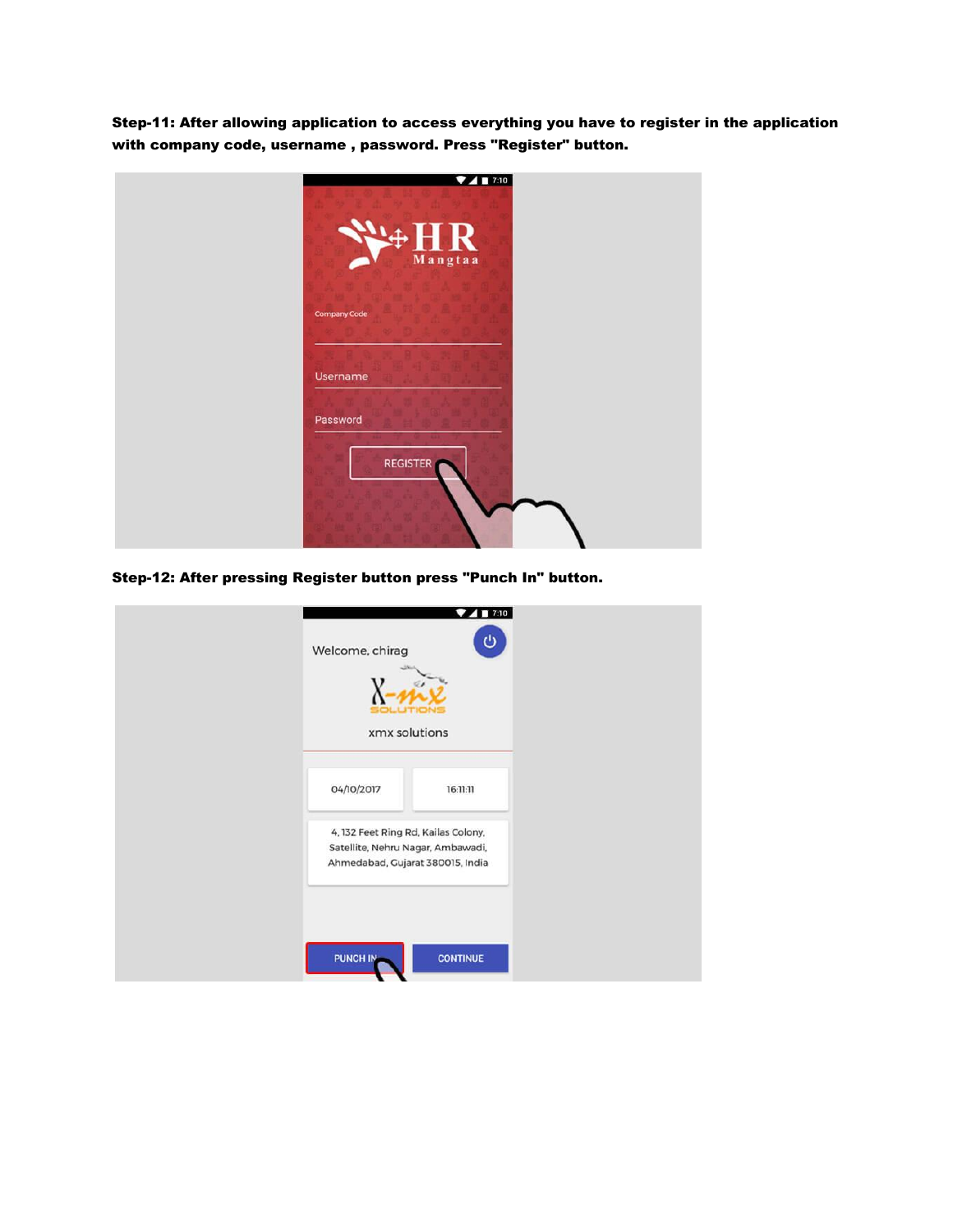Step-13: After pressing Punch In/Punch Out button you will get the message "you are successfully checked in/checked out".

| Welcome, chirag<br>xmx solutions                                                                             | $4$ T 7:10<br>▾<br>ဖ |  |
|--------------------------------------------------------------------------------------------------------------|----------------------|--|
| 04/10/2017                                                                                                   | 16:11:21             |  |
| 4, 132 Feet Ring Rd, Kailas Colony,<br>Satellite, Nehru Nagar, Ambawadi,<br>Ahmedabad, Gujarat 380015, India |                      |  |
| PUNCH IN                                                                                                     | <b>CONTINUE</b>      |  |
| You are successfully checked in.                                                                             |                      |  |

Step-14: You can capture your photo while doing Punch In.

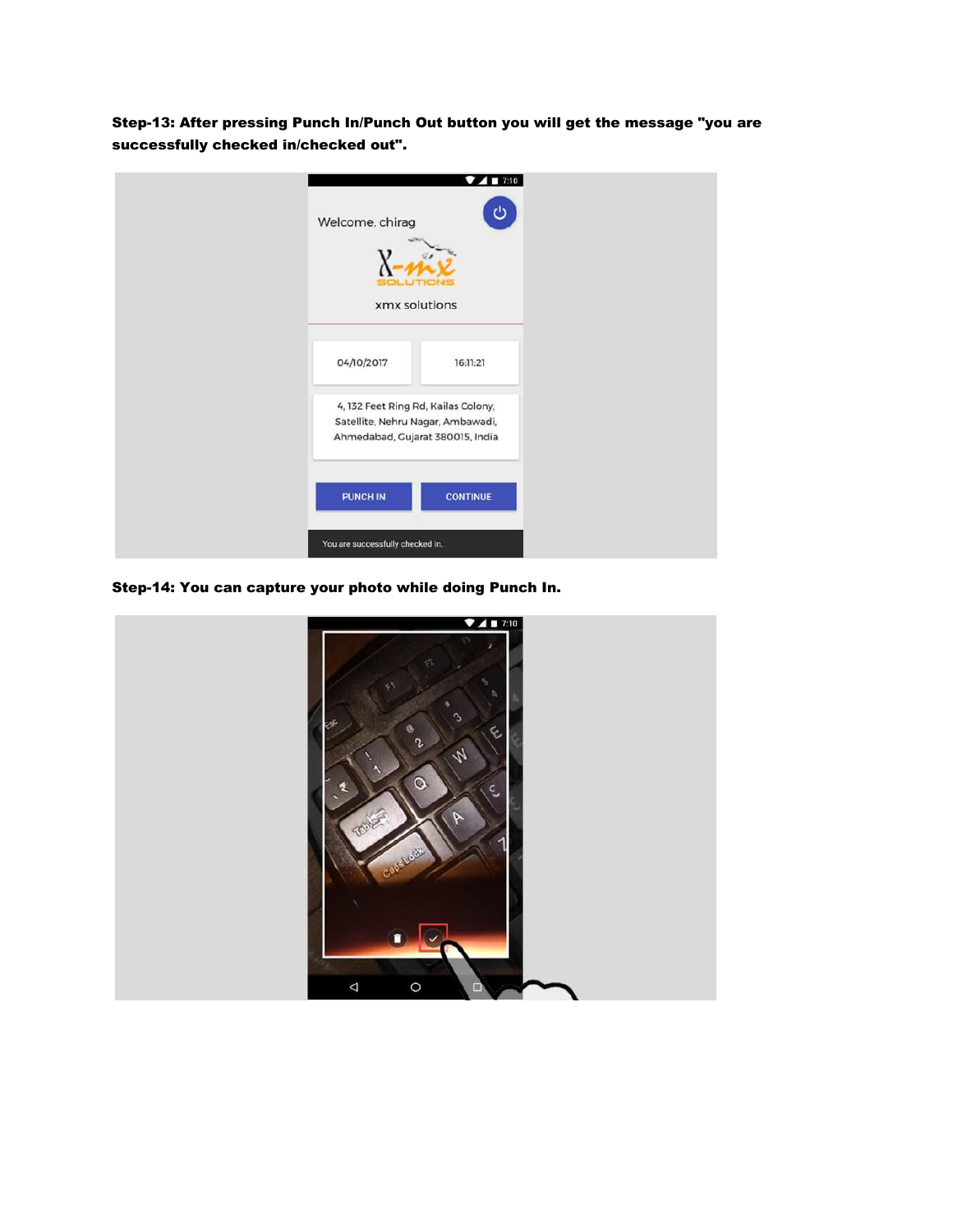Step-15: Now you can freely use the application.



NOTE: This application is applicable for Android versions - 4.2, 4.3, 4.4, 5.0, 5.1, 6.0, 7.0, 7.1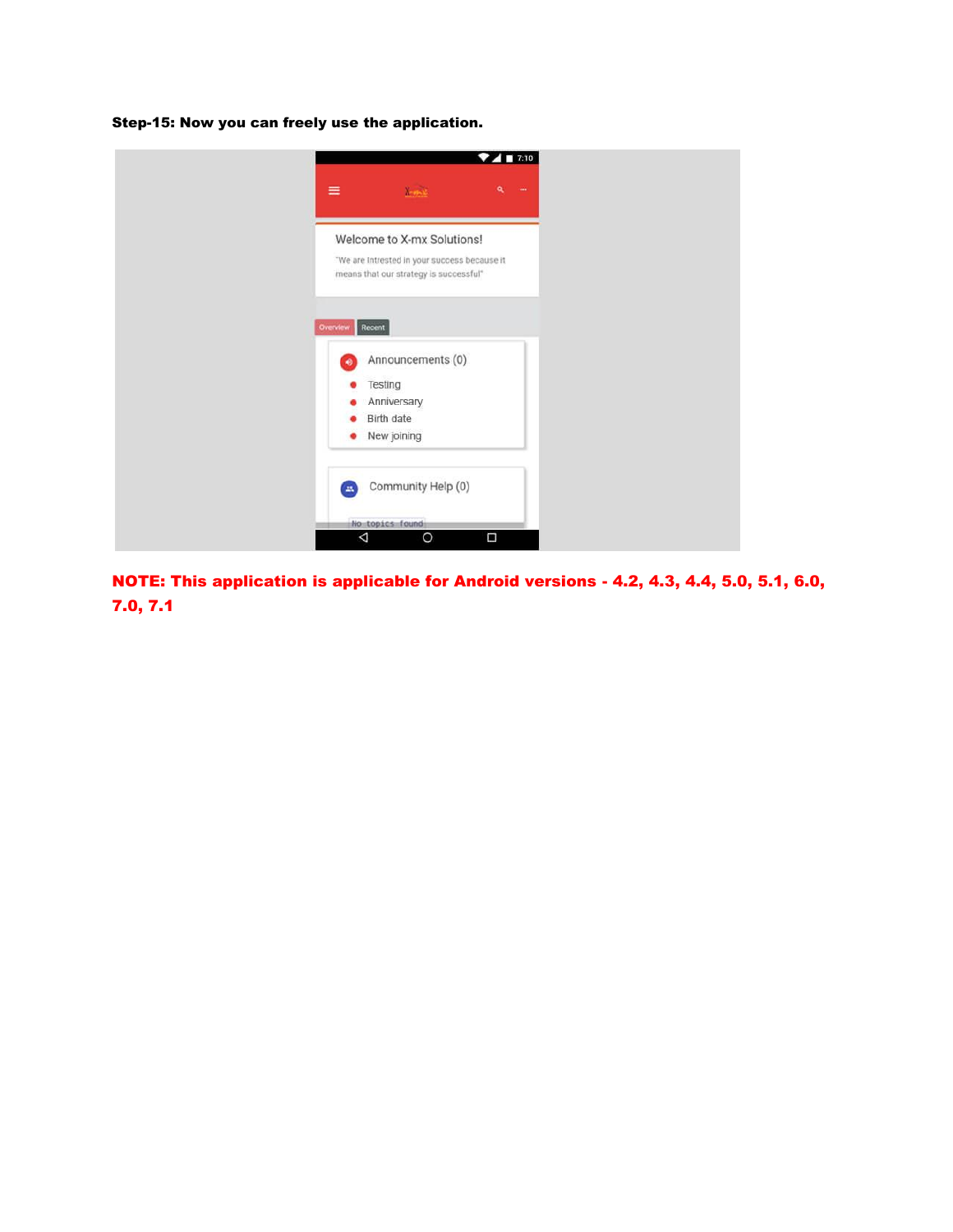## Note:If you have MI Devices and having some issues then follow this Help-Documentation.

Step-1: Open the Security from the menu.



Step-2: Open the Permissions (right-bottom of the screen) from the menu.

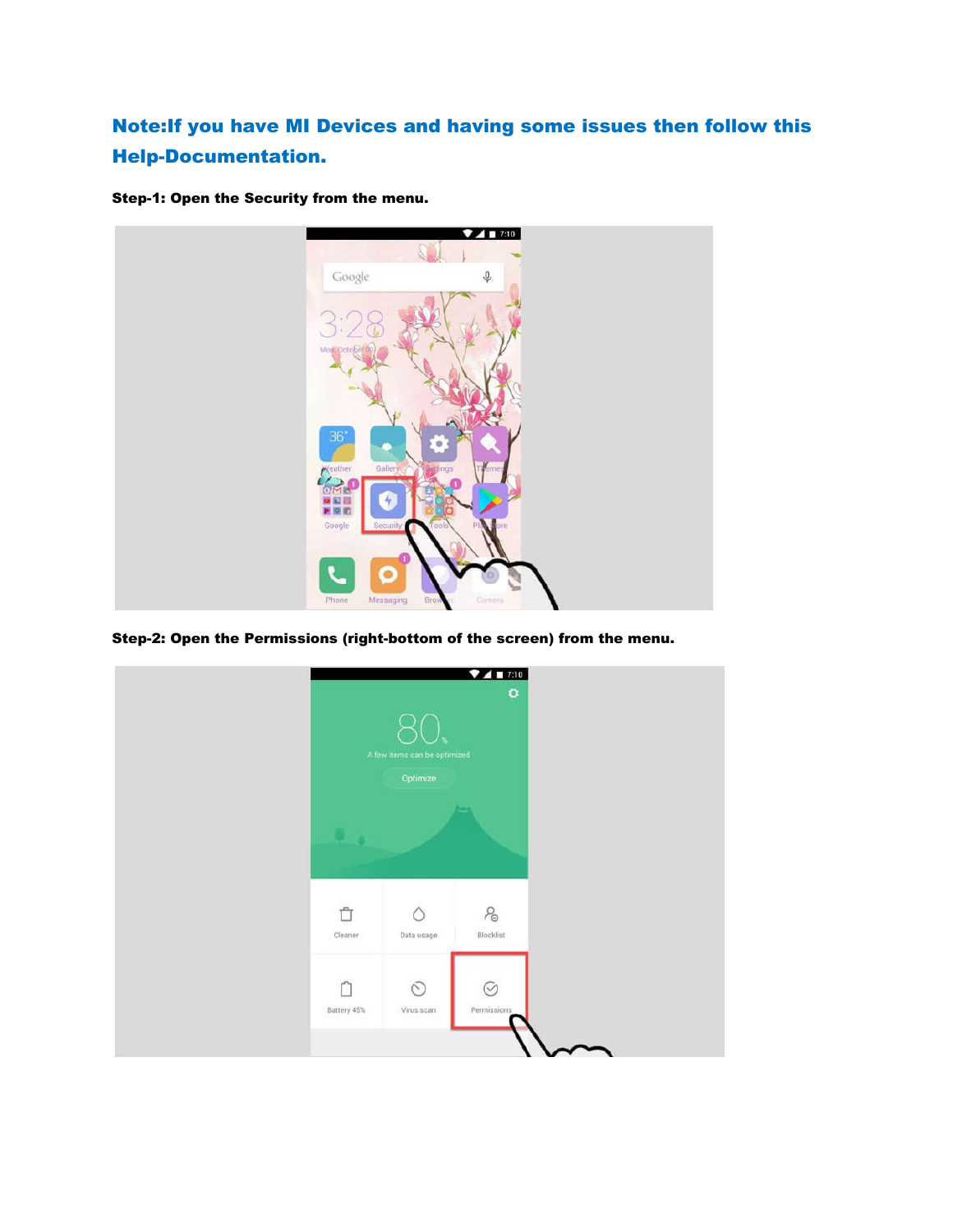Step-3: To prevent application from auto starting in background. Click on the first option Autostart.

| 741710<br>$\langle$ Permissions |  |
|---------------------------------|--|
|                                 |  |
| Autostart                       |  |
| Permissions                     |  |
| Install via USB                 |  |
|                                 |  |

Step-4: Find the application which you would like to fix. At first these all applications stays turned off.

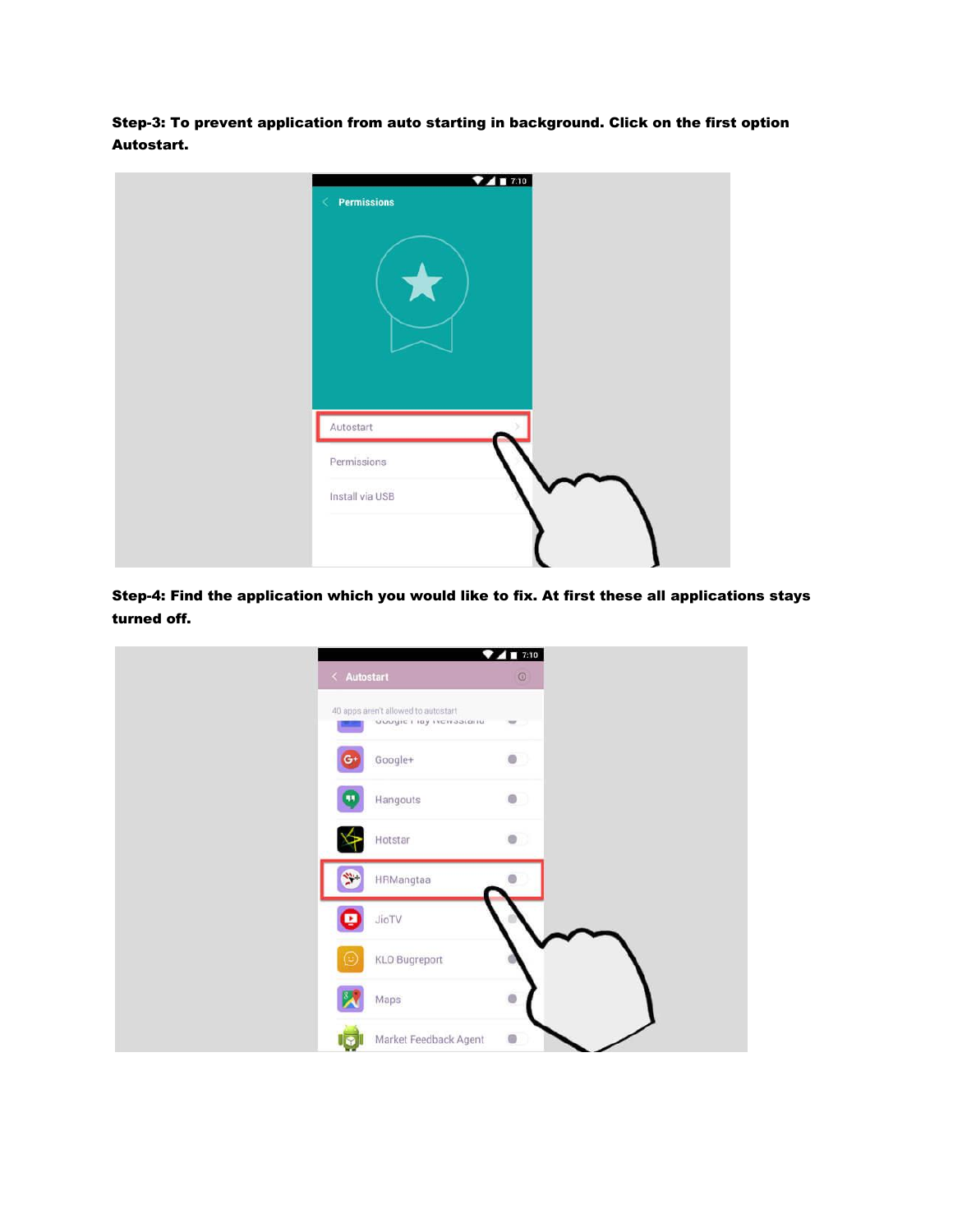| $\langle$ Autostart | ٠                                                                | $4$ T:10<br>$\odot$ |  |  |
|---------------------|------------------------------------------------------------------|---------------------|--|--|
|                     | 39 apps aren't allowed to autostart<br>uuugic i lay iscisaatariu |                     |  |  |
|                     | Google+                                                          | $\bullet$           |  |  |
|                     | Hangouts                                                         | $\bullet$           |  |  |
|                     | Hotstar                                                          | 'n                  |  |  |
|                     | HRMangtaa                                                        |                     |  |  |
|                     | JioTV                                                            |                     |  |  |
| 9                   | KLO Bugreport                                                    |                     |  |  |
|                     | Maps                                                             | ۵                   |  |  |
|                     | Market Feedback Agent                                            | $\bullet$           |  |  |

Step-5: You have to turn it on by tapping on it. Enable the auto start by doing this process.

Step-6: Now come back to the second option "Permissions"

| 741710<br>$\langle$ Permissions                  |  |
|--------------------------------------------------|--|
|                                                  |  |
| Autostart<br>s<br>Permissions<br>Install via USB |  |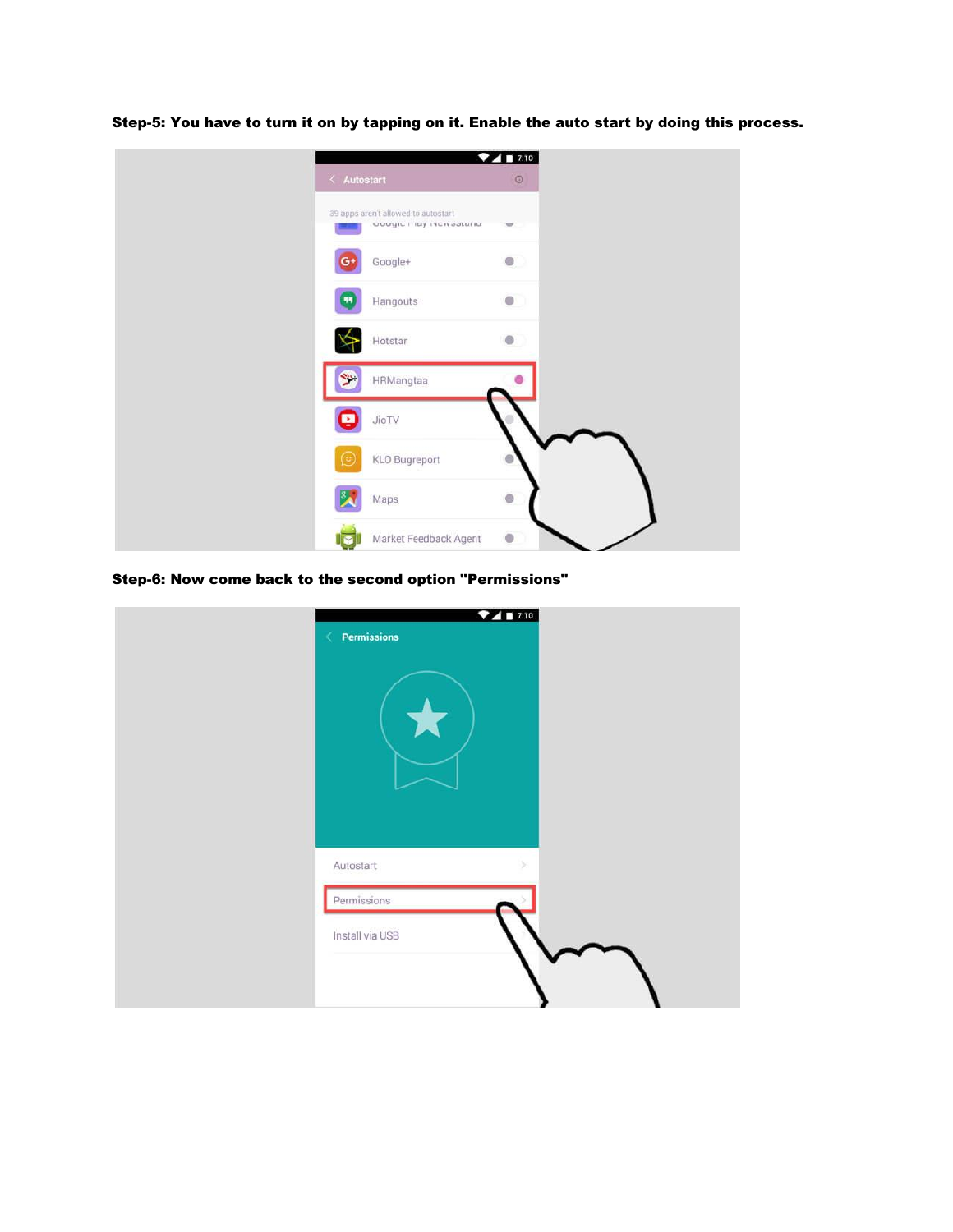|                                    |                                                               | 7417:10 |  |  |
|------------------------------------|---------------------------------------------------------------|---------|--|--|
| $\left\langle \cdot \right\rangle$ | Apps<br>Permissions<br>ouugier lay Newsstanu<br>3 permissions | У       |  |  |
|                                    | Google Play Store<br>12 permissions                           | 9       |  |  |
| G۰                                 | Google+<br>8 permissions                                      | $\,$    |  |  |
|                                    | Hangouts<br>16 permissions                                    | B)      |  |  |
|                                    | Hotstar<br>4 permissions                                      | X       |  |  |
|                                    | HRMangtaa<br>6 permissions                                    |         |  |  |
|                                    | JioTV<br>6 permissions                                        |         |  |  |
| $\odot$                            | <b>KLO Bugreport</b><br>24 permissions                        |         |  |  |
|                                    | Maps<br>8 permissions                                         | 5       |  |  |
|                                    | Market Feedhack Anent                                         |         |  |  |

Step-7: Find the application which you would like to fix.

Step-8: Tap on the selected application. Go to settings and press "Accept" button for both settings.

| $\langle$ HRMangtaa                                               | T:10    |
|-------------------------------------------------------------------|---------|
| CHARGES                                                           |         |
| Send MMS messages<br>directly send multimedia messages            | $\odot$ |
| PRIVACY                                                           |         |
| Read your contacts<br>read your contacts                          | 0       |
| Get location info<br>get precise location (GPS and network-based) | $\circ$ |
| MULTIMEDIA                                                        |         |
| Access camera<br>access camera for image or video capture         | $\odot$ |
| <b>SETTINGS</b>                                                   |         |
| Show on Lock screen<br>be shown on Lock screen                    |         |
| Start in background<br>start in background                        |         |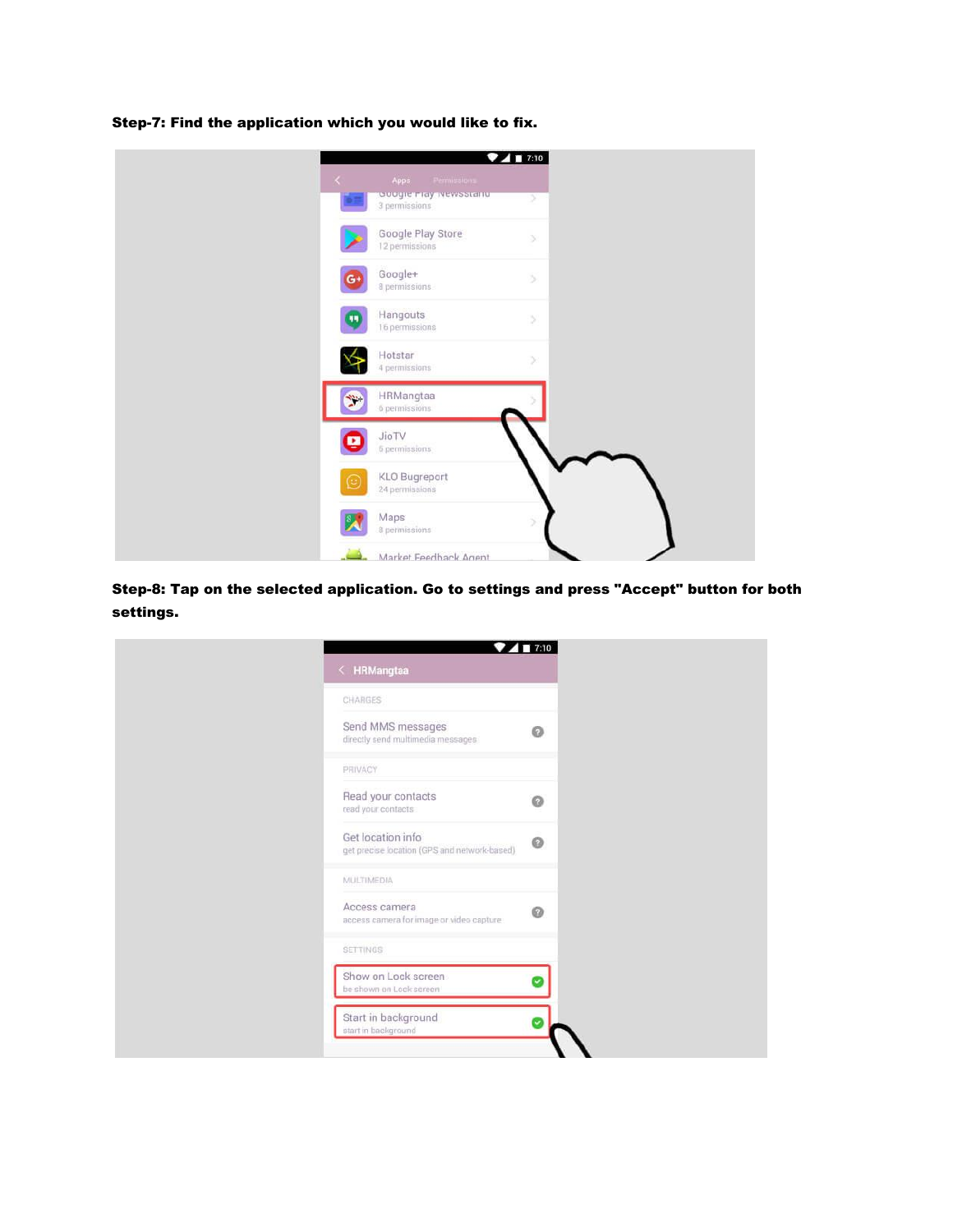Step-9: Tap on the selected application. Go to multi media and privacy, press "Accept" button for both settings.

|                                                                   | 7417:10 |
|-------------------------------------------------------------------|---------|
| < HRMangtaa                                                       |         |
| CHARGES                                                           |         |
| Send MMS messages<br>directly send multimedia messages            | 0       |
| PRIVACY                                                           |         |
| Read your contacts<br>read your contacts                          | Ø       |
| Get location info<br>get precise location (GPS and network-based) |         |
| <b>MULTIMEDIA</b>                                                 |         |
| Access camera<br>access camera for image or video capture         |         |
| <b>SETTINGS</b>                                                   |         |
| Show on Lock screen<br>be shown on Lock screen                    |         |
| Start in background<br>start in background                        |         |

Step-10: To the security application, now click on the battery saver (left-bottom of the screen) option.